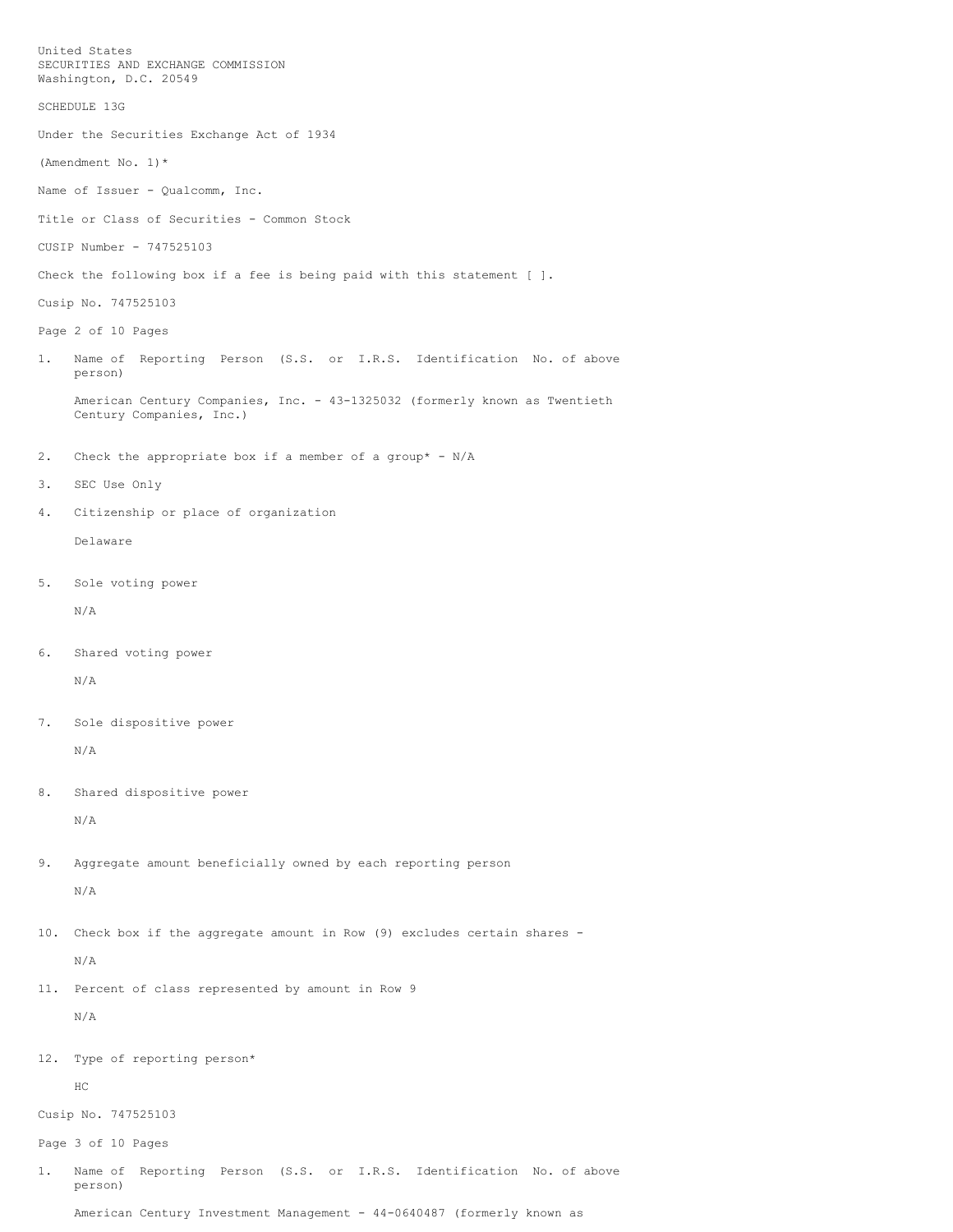Investors Research Corporation)

- 2. Check the appropriate box if a member of a group\* N/A
- 3. SEC Use Only
- 4. Citizenship or place of organization Delaware
- 5. Sole voting power

N/A

6. Shared voting power

N/A

7. Sole dispositive power N/A

8. Shared dispositive power

N/A

- 9. Aggregate amount beneficially owned by each reporting person N/A
- 10. Check box if the aggregate amount in Row (9) excludes certain shares N/A
- 11. Percent of class represented by amount in Row 9 N/A
- 12. Type of reporting person\*

IA

Cusip No. 747525103

Page 4 of 10 Pages

- 1. Name of Reporting Person (S.S. or I.R.S. Identification No. of above person) American Century Mutual Funds, Inc. - 44-6006315 (formerly known as Twentieth Century Investors, Inc.)
- 2. Check the appropriate box if a member of a group\* N/A
- 3. SEC Use Only
- 4. Citizenship or place of organization

Maryland

5. Sole voting power

N/A

6. Shared voting power

N/A

7. Sole dispositive power

N/A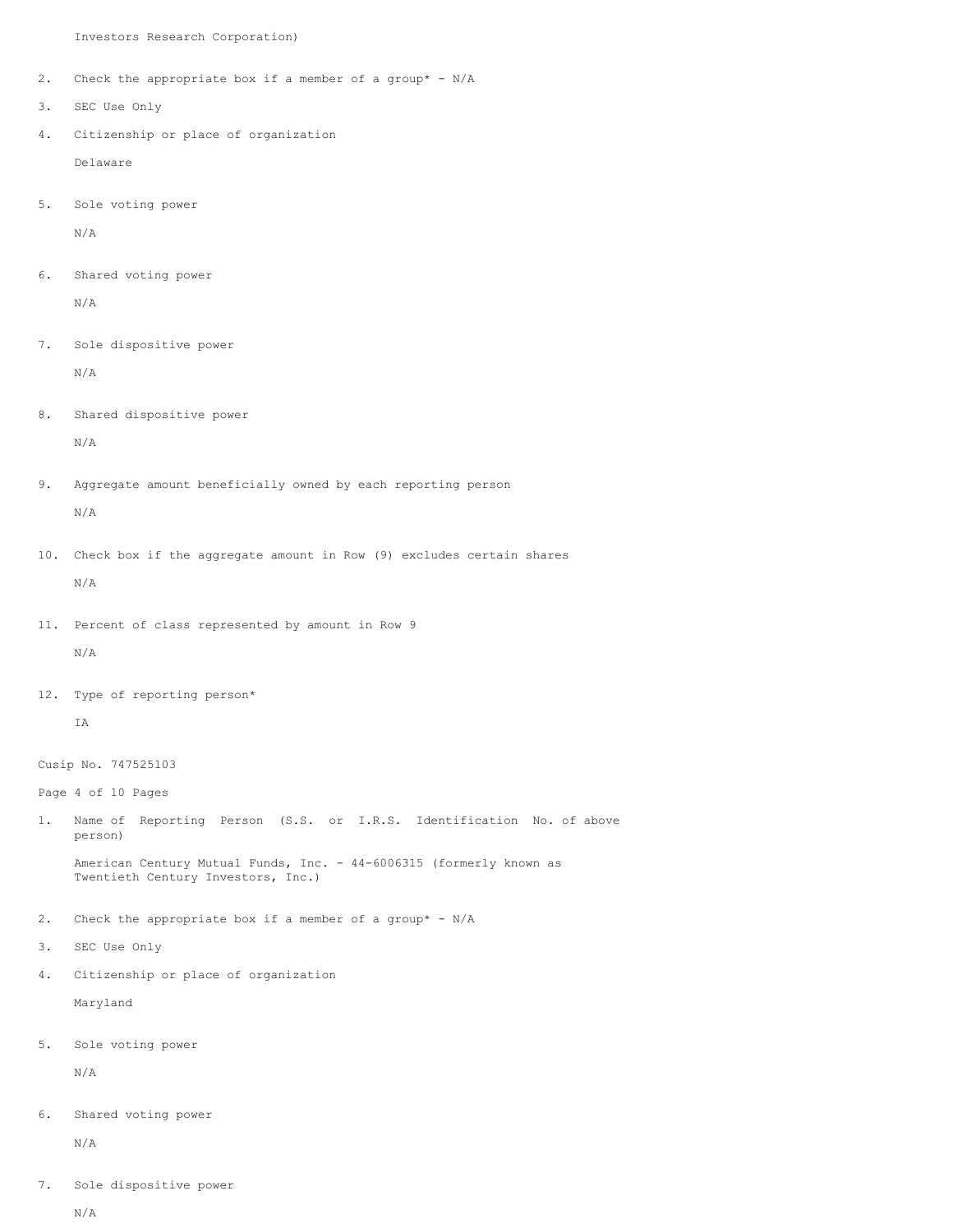8. Shared dispositive power

```
N/A
```
- 9. Aggregate amount beneficially owned by each reporting person N/A
- 10. Check box if the aggregate amount in Row (9) excludes certain shares N/A
- 11. Percent of class represented by amount in Row 9

N/A

12. Type of reporting person\*

IV

- Cusip No. 747525103
- Page 5 of 10 Pages
- 1. Name of Reporting Person (S.S. or I.R.S. Identification No. of above person)

James E. Stowers, Jr. - ###-##-####

- 2. Check the appropriate box if a member of a group\* N/A
- 3. SEC Use Only
- 4. Citizenship or place of organization United States
- 5. Sole voting power

N/A

6. Shared voting power

N/A

7. Sole dispositive power

N/A

- 8. Shared dispositive power N/A
- 9. Aggregate amount beneficially owned by each reporting person N/A
- 10. Check box if the aggregate amount in Row (9) excludes certain shares N/A
- 11. Percent of class represented by amount in Row 9 N/A
	-
- 12. Type of reporting person\*

IN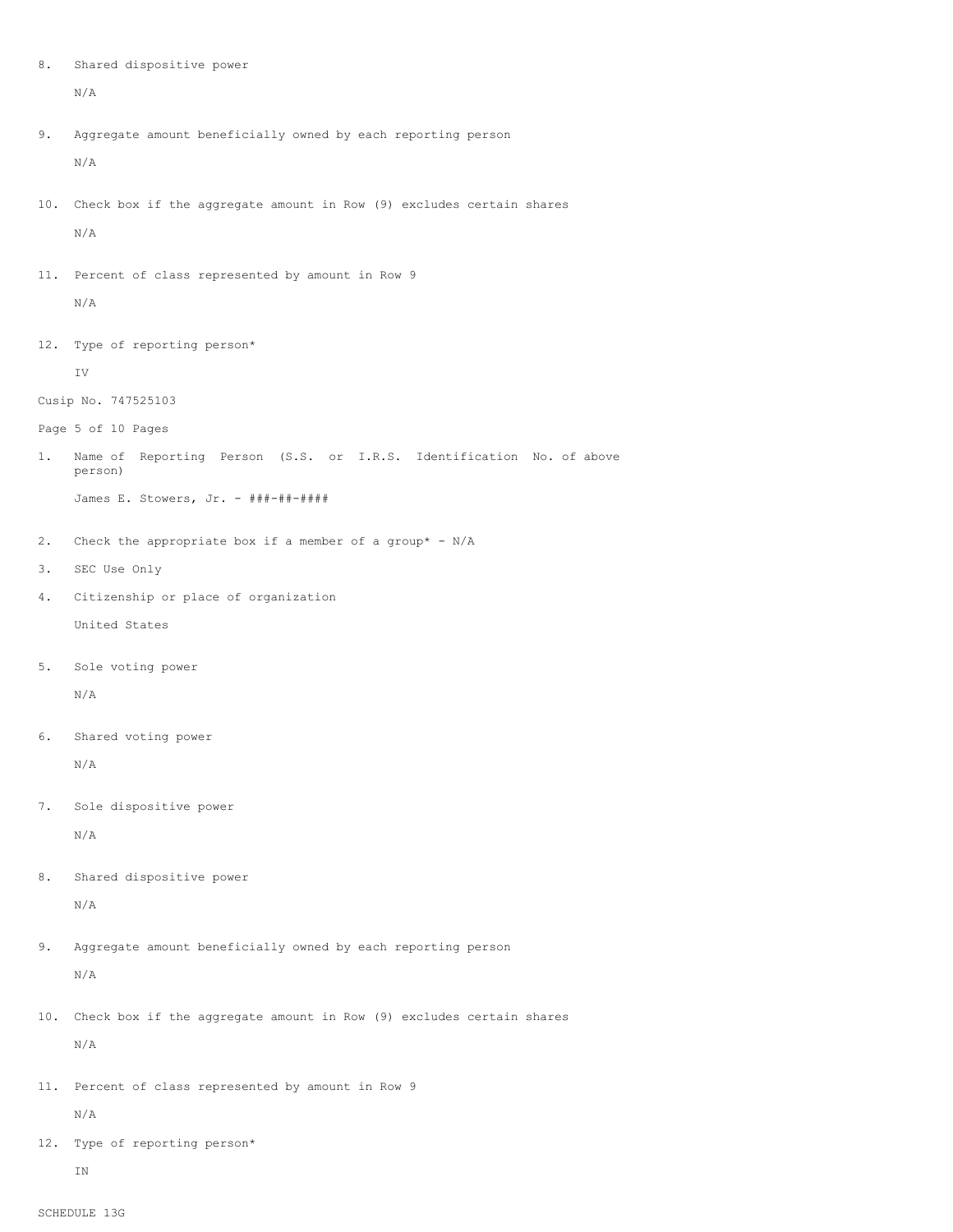Item 1(a). NAME OF ISSUER

Qualcomm, Inc.

Item 1(b). ADDRESS OF ISSUER'S PRINCIPAL EXECUTIVE OFFICES

6455 Lusk Blvd. San Diego, CA 92121-2779

Item 2(a). NAME OF PERSONS FILING

American Century Companies, Inc., on its behalf and on behalf of:

American Century Investment Management, Inc. American Century Mutual Funds, Inc. James E. Stowers, Jr.

Item 2(b). ADDRESS OF PRINCIPAL BUSINESS OFFICE OR, IF NONE, RESIDENCE

4500 Main Street, P.O. Box 418210, Kansas City, MO 64141-9210 Attn: David H. Reinmiller

Item 2(c). CITIZENSHIP

Delaware

Item 2(d). TITLE OF CLASS OF SECURITIES

Common Stock

Item 2(e). CUSIP NO.

747525103

- Item 3. IF THIS STATEMENT IS FILED PURSUANT TO RULES 13d-1(b) OR 13d-2(b), CHECK WHETHER THE PERSON FILING IS A
	- (g) [ X ] Parent Holding Company, in accordance with Rule 13d-1(b)(ii)(G) (Note: See Item 7).

Item 4. OWNERSHIP

(a) Aggregate amount beneficially owned:

N/A

(b) Percent of class:

N/A

- (c) Number of shares as to which such person has:
	- (i) sole power to vote or to direct the vote:
	- N/A
	- (ii) shared power to vote or to direct the vote:

N/A

(iii)sole power to dispose or to direct the disposition of:

N/A

(iv) shared power to dispose or to direct the disposition of:

N/A

Item 5. OWNERSHIP OF FIVE PERCENT OR LESS OF A CLASS

If this statement is being filed to report the fact that as of the date hereof the reporting person has ceased to be the beneficial owner of more than five percent of the class of securities, check the following [X].

Item 6. OWNERSHIP OF MORE THAN FIVE PERCENT ON BEHALF OF ANOTHER PERSON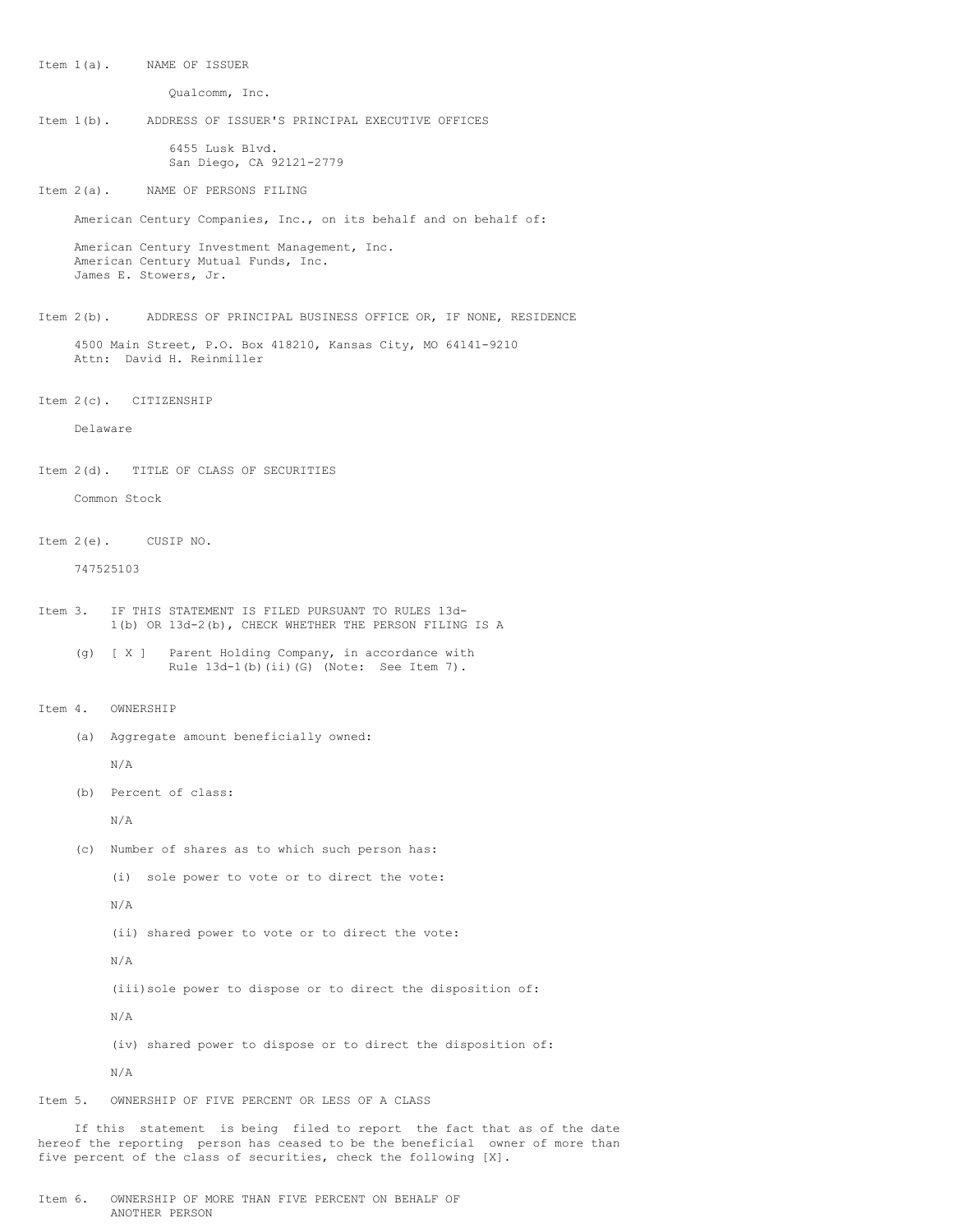American Century Investment Management, Inc. (formerly Investors Research Corporation), a registered investment adviser and a wholly-owned subsidiary of American Century Companies, Inc. (formerly Twentieth Century Companies, Inc.), manages, pursuant to management agreements, the investments of six registered investment companies, American Century Mutual Funds, Inc., American Century World Mutual Funds, Inc., American Century Capital Portfolios, Inc., American Century Premium Reserves, Inc., TCI Portfolios, Inc., and American Century Strategic Asset Allocations, Inc. It also manages the assets of institutional investor accounts. The securities that are the subject of this report are owned by and held for such investment companies and separate institutional investor accounts. Any dividends received from such securities, or the proceeds of any sale of such securities, are for the benefit of, and are held for such investment companies and separate institutional investor accounts.

For further information regarding the ownership of the securities that are the subject of this report, see Exhibit A attached hereto.

Item 7. IDENTIFICATION AND CLASSIFICATION OF THE SUBSIDIARY WHICH ACQUIRED THE SECURITY BEING REPORTED ON BY THE PARENT HOLDING COMPANY

See attached Exhibits A and B.

Item 8. IDENTIFICATION AND CLASSIFICATION OF MEMBERS OF THE GROUP

N/A

Item 9. NOTICE OF DISSOLUTION OF GROUP

N/A

## Item 10. CERTIFICATION

By signing below I certify that, to the best of my knowledge and belief, the securities referred to above were acquired in the ordinary course of business and were not acquired for the purpose of and do not have the effect of changing or influencing the control of the issuer of such securities and were not acquired in connection with or as a participant in any transaction having such purpose or effect.

## SIGNATURE

After reasonable inquiry and to the best of my knowledge and belief, I certify that the information set forth in this statement is true, complete and correct.

February 11, 1997 MMERICAN CENTURY COMPANIES, INC. Date

> By: /s/ William M. Lyons William M. Lyons Executive Vice President

EXHIBIT A

IDENTITY AND ITEM 3 CLASSIFICATION OF A SUBSIDIARY OF PARENT HOLDING COMPANIES

This Schedule 13G is being filed by American Century Companies, Inc. ("ACC"). American Century Investment Management, Inc. ("ACIM"), an investment advisor registered under Section 203 of the Investment Advisors Act of 1940, is a wholly-owned subsidiary of ACC. Mr. James E. Stowers, Jr., controls ACC by virtue of his beneficial ownership of a majority of the voting stock of ACC.

As a result of its status as investment advisor to six investment companies registered under Section 8 of the Investment Company Act and to several institutional investors, ACIM is deemed to be the beneficial owner of and has the sole authority to dispose of and vote certain shares (the "Shares") of the outstanding common stock of Qualcomm, Inc. (the "Issuer").

ACC, as a result of its control of ACIM, and Mr. Stowers, as a result of his control of ACC, are also deemed to beneficially own all such shares deemed to be beneficially owned by ACIM. Mr. Stowers, ACC and ACIM all disclaim beneficial ownership of the Shares.